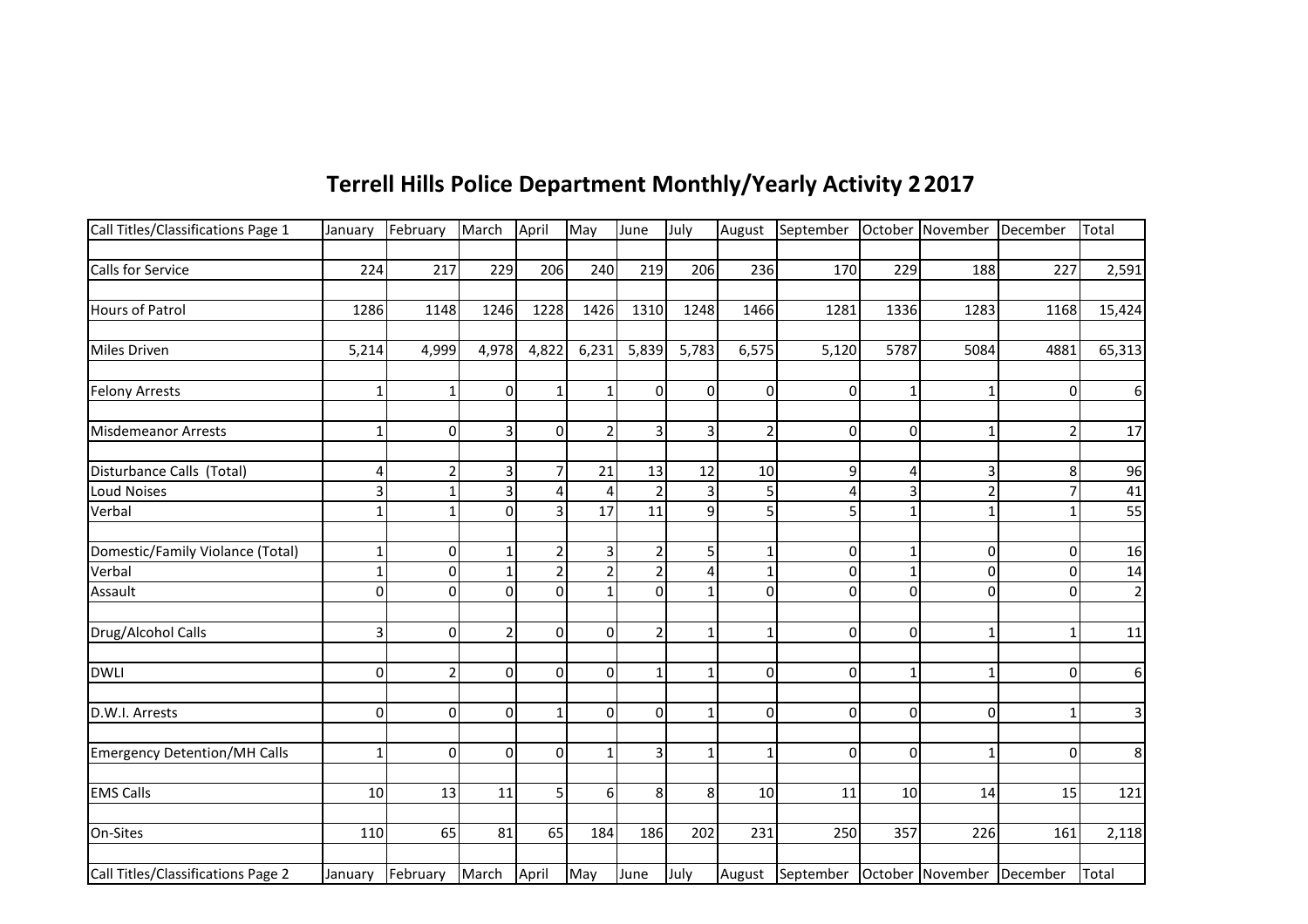| Fire Calls: . Actual Fires/Incidents | 8              | 10             | 13             | 11             | $\overline{9}$ | $\overline{7}$ | 9                       | 24             | 16                                         | 11             | 9              | 14             |             |
|--------------------------------------|----------------|----------------|----------------|----------------|----------------|----------------|-------------------------|----------------|--------------------------------------------|----------------|----------------|----------------|-------------|
|                                      |                |                |                |                |                |                |                         |                |                                            |                |                |                |             |
| Found Property (Total)               | $\mathbf{1}$   | $\overline{2}$ |                | 2              | 1              | 4              | 1                       | 3              | $\mathbf{1}$                               | $\overline{0}$ | $\Omega$       | 5              | 21          |
| Officers' Found                      | $\mathbf 0$    | $\overline{0}$ | $\Omega$       | $\Omega$       | $\mathbf 0$    | $\overline{0}$ | $\mathbf 0$             | $\mathbf{1}$   | $\overline{0}$                             | $\overline{0}$ | $\Omega$       | $\mathbf{1}$   | $\mathbf 2$ |
| Citizens' Found                      | $\mathbf{1}$   | $\overline{2}$ | 1 <sup>1</sup> | $\overline{a}$ | $\mathbf{1}$   | 4              | $\mathbf{1}$            | $\overline{2}$ | $\mathbf{1}$                               | $\overline{0}$ | $\overline{0}$ | $\overline{4}$ | 19          |
|                                      |                |                |                |                |                |                |                         |                |                                            |                |                |                |             |
| Follow-Up Investigations Calls       | $\overline{4}$ | $6 \mid$       | 8 <sup>1</sup> | $\overline{7}$ | 28             | 23             | $\mathbf{1}$            | 18             | 22                                         | 18             | 13             | 6              | 154         |
| Information Calls (Total)            | 26             | 16             | 15             | 23             | 28             | 24             | 23                      | 26             | 12                                         | 13             | 14             | 16             | 236         |
| Criminal                             | 5              | 3              | 6 <sup>1</sup> | 8              | 12             | 10             | 4                       | 5              | 4                                          | $\overline{4}$ |                | $\overline{4}$ | 70          |
| Civil                                | 21             | 13             | $\overline{9}$ | 15             | 16             | 14             | 19                      | 21             | 8                                          | $\overline{9}$ | 9              | 12             | 166         |
| Investigation Calls (Total)          | 19             | 25             | 13             | 16             | 15             | 26             | 28                      | 25             | 20                                         | 21             | 12             | 15             | 235         |
| Criminal                             | $\overline{2}$ | $\mathbf{1}$   | 3              | 5              | $\mathbf 1$    | $\mathbf 2$    | $\pmb{0}$               | $\overline{0}$ | $\mathbf{1}$                               | $\overline{0}$ | 1              | $\mathbf 0$    | 16          |
| Civil                                | 17             | 24             | 10             | 11             | 14             | 24             | 28                      | 25             | 19                                         | 21             | 11             | 15             | 219         |
|                                      |                |                |                |                |                |                |                         |                |                                            |                |                |                |             |
| Alarms                               | 50             | 56             | 52             | 54             | 65             | 53             | 65                      | 62             | 46                                         | 62             | 50             | 66             | 681         |
| <b>Animal Complaints</b>             | 17             | 19             | 17             | 15             | 12             | 10             | $\overline{7}$          | 18             | 13                                         | 15             | 7              | 11             | 161         |
| Open Door Calls                      | $\overline{2}$ | 1              | $\overline{2}$ | $\overline{0}$ | 10             | 5 <sup>1</sup> | 5                       | $6 \mid$       | 4                                          | $6 \mid$       | 4              | 8              | 53          |
| Out of Town, (OT) Checks             | 20             | 47             | 40             | 31             | 66             | 194            | 160                     | 90             | 95                                         | 76             | 67             | 132            | 1,018       |
| Parking Violations (Total)           | $\overline{4}$ | $\overline{2}$ | $\mathbf{1}$   | 3              | 17             | 12             | 10                      | $\overline{7}$ | 41                                         | 120            | 80             | 29             | 326         |
| Warnings                             | $\overline{4}$ | $\overline{2}$ | $\overline{0}$ | 2              | 16             | 12             | 5                       | $\overline{2}$ | 37                                         | 112            | 79             | 28             | 299         |
| Citations                            | $\Omega$       | ΩI             | $\mathbf{1}$   |                | $\mathbf{1}$   | $\overline{0}$ | $\overline{\mathbf{5}}$ | 5              | 4                                          | 8              | $\mathbf{1}$   | $\mathbf{1}$   | 27          |
| <b>Property Crimes</b>               |                |                |                |                |                |                |                         |                |                                            |                |                |                |             |
| <b>Burglary/Building</b>             | $\overline{2}$ | $\overline{2}$ | $\mathbf{1}$   |                | $\mathbf{1}$   | $\overline{0}$ | $\overline{0}$          | $\overline{0}$ | $\overline{0}$                             | $\vert$        | 1              | $\mathbf 0$    | 12          |
| Burglary/Habitation                  | $\mathbf{1}$   | 1              | $\Omega$       | 3              | $\mathbf{1}$   | $\overline{0}$ | $\mathbf{1}$            | $\overline{0}$ | $\overline{0}$                             | $\overline{2}$ | $\Omega$       | $\mathbf{1}$   | 10          |
| Burglary/Vehicle                     | $\overline{3}$ | $\Omega$       | 6 <sup>1</sup> | 4              | 6              | $\mathbf 1$    | υ                       | 5              | $\overline{2}$                             | $\overline{0}$ | $\mathcal{P}$  | $\mathbf{1}$   | 33          |
| Theft                                | 5              |                |                |                | $\overline{2}$ | $\mathbf{1}$   | $\overline{2}$          | $\overline{3}$ | 5                                          | $\mathbf{q}$   |                | $\overline{2}$ | 37          |
| Call Titles/Classifications Page 3   | January        | February       | March          | April          | May            | June           | July                    |                | August September October November December |                |                |                | Total       |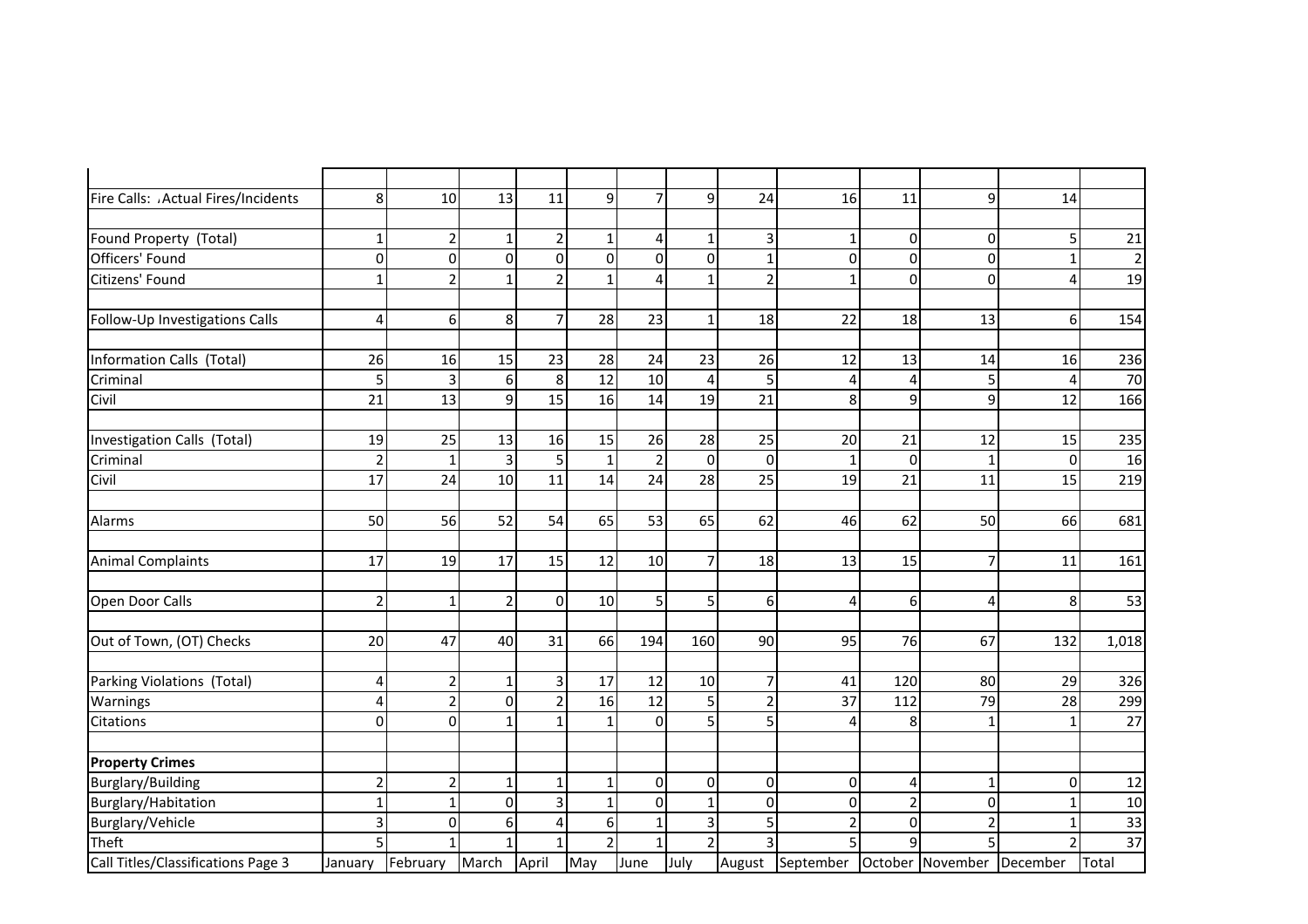| <b>Property Crimes Cont.</b>      |                |                         |          |                 |                |                |                |                |                |                |            |                |                |
|-----------------------------------|----------------|-------------------------|----------|-----------------|----------------|----------------|----------------|----------------|----------------|----------------|------------|----------------|----------------|
| <b>Criminal Mischief</b>          | $\overline{4}$ | $\Omega$                | $\Omega$ | $\Omega$        | 4              | 5 <sup>1</sup> | $\mathbf{1}$   |                | 3              |                |            | 0              | 20             |
| <b>Criminal Trespass</b>          | $\mathbf{0}$   | $\Omega$                |          | $\Omega$        | 3              | $\overline{2}$ | 0              | $\overline{2}$ | 1              | 1              | $\sqrt{ }$ | 0              | 10             |
|                                   |                |                         |          |                 |                |                |                |                |                |                |            |                |                |
| Robbery/Aggravated Robbery        | $\mathbf 0$    | 0                       | $\Omega$ | $\Omega$        | $\Omega$       | $\Omega$       | 0              | $\mathbf 0$    | 0              | $\Omega$       | $\Omega$   | 0              | 0              |
| <b>Public/Community Relations</b> | $\mathbf{0}$   | $\Omega$                | $\Omega$ | $\Omega$        | $\Omega$       | $\Omega$       | $\Omega$       | $\mathbf{0}$   | 0              | $\Omega$       | $\Omega$   | $\Omega$       | $\overline{0}$ |
| Assault                           | $\mathbf{0}$   | $\Omega$                | 1        | $\Omega$        | $\overline{2}$ | $\overline{2}$ | $\Omega$       | $\Omega$       | 0              | 1              | $\sqrt{ }$ | 0              | 6              |
| Suicide & Attempted Suicide       | 0              | 0                       | $\Omega$ | $\Omega$        | $\Omega$       | $\Omega$       | 0              | $\mathbf 0$    | 0              | $\Omega$       | 0          | 0              | $\mathbf 0$    |
| Suspicious Person Calls (Total)   | 11             | 10                      | 14       | 10              | 11             | 8              | 8              | 9              | 4              | 12             | 12         | 18             | 127            |
| Actual/Possible Criminal Activity | $\mathbf{0}$   | $\Omega$                |          |                 |                | $\overline{2}$ | 0              | $\mathbf{1}$   | $\overline{2}$ | 1              | ſ          | $\Omega$       | $\overline{7}$ |
| Unable to Locate                  | 8              |                         |          | $\overline{4}$  | 3              | $\overline{2}$ | 6              | 3              | $\overline{2}$ | 4              | 5          | 5              | 52             |
| Unfounded                         | 3              | 5                       | 8        | $6 \mid$        | $\mathbf{1}$   | $\overline{4}$ | $\overline{2}$ | 5              | 0              | $\overline{7}$ | 7          | 13             | 61             |
| Suspicious Vehicle Calls (Total)  | 12             | 5                       | 17       | 8 <sup>1</sup>  | $\overline{7}$ | 12             | 11             | $\overline{4}$ | 5              | 14             | 5          | 8              | 108            |
| Actual/Possible Criminal Activity | $\mathbf 0$    | $\Omega$                | $\Omega$ | $\Omega$        | $\mathcal{P}$  | $\mathbf{1}$   | $\Omega$       | $\mathbf{0}$   | 0              |                | C          |                | 5              |
| Unable to Locate                  | $\overline{7}$ |                         | 6        | $\overline{4}$  | 3              | $\overline{5}$ | 4              | $\mathbf{1}$   |                | 5              |            | 6              | 44             |
| Unfounded                         | 5              | $\overline{\mathbf{3}}$ | 11       | $\overline{4}$  | $\overline{2}$ | $6 \mid$       | $\overline{7}$ | 3              | Δ              | 8              | 5          | 1              | 59             |
| THCO Violations (Total)           | 25             | 24                      | 39       | 16              | 53             | 60             | 65             | 78             | 60             | 86             | 59         | 44             | 609            |
| Warnings                          | 21             | 19                      | 23       | 11              | 24             | 39             | 41             | 52             | 42             | 69             | 47         | 29             | 417            |
| <b>Citations</b>                  | $\mathbf{1}$   |                         |          | $1\overline{ }$ | $\mathbf{1}$   | $\overline{2}$ | 4              | $\overline{2}$ | 1              | 3              | $\Omega$   | 1              | 18             |
| Misc.                             | 3              | Δ                       | 15       | $\overline{4}$  | 28             | 19             | 20             | 24             | 17             | 14             | 12         | 14             | 174            |
| Traffic Stops (Total)             | 51             | 22                      | 19       | 22              | 34             | 27             | 50             | 43             | 39             | 41             | 26         | 25             | 399            |
| Warnings                          | 56             | 20                      | 20       | 15              | 35             | 24             | 46             | 40             | 24             | 40             | 28         | 28             | 376            |
| Citations                         | 20             | 9                       | 9        | 16              | $\overline{7}$ | 17             | 22             | 13             | 21             | 18             | 12         | $\overline{2}$ | 166            |